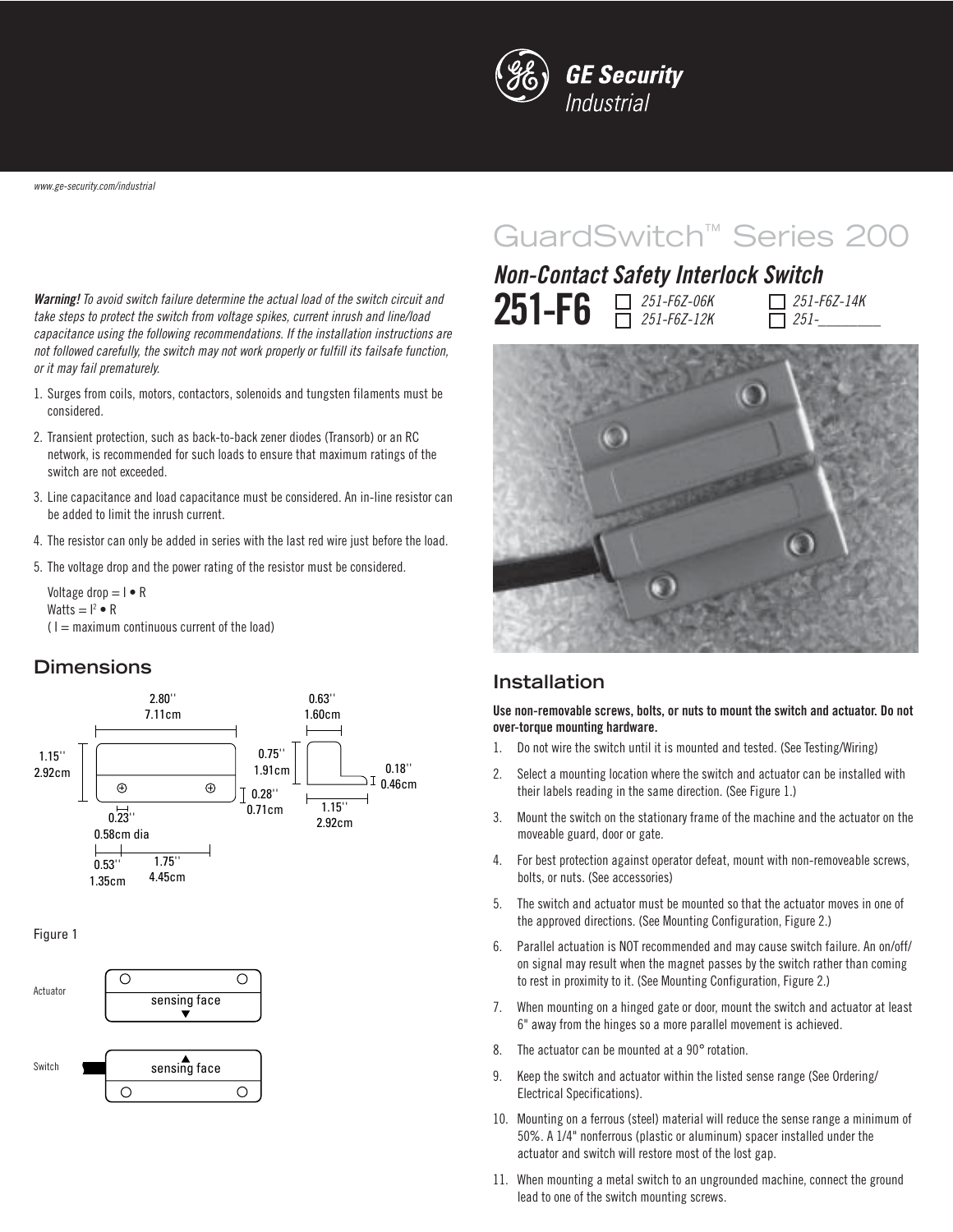# **Mounting Configurations**

Figure 2



Three configurations are appropriate for interlock applications. The parallel actuation can result in on/off/on signal if the actuator passes by the switch rather than coming to rest in proximity to it. This is NOT a recommended configuration for interlock applications.

# **Wiring for one FailSafe GuardSwitch™**

Add a 1/2 amp *fast-acting* fuse<sup>\*</sup> in series to protect the switch from premature failure caused by inrush-currents, tampering, or excessive vibration.



\* Use fast-acting Littlefuse 216, fast-acting Microfuse or fast-acting Pico II fuse up to 1/2 Amp.

## **Wiring for two to ten FailSafe GuardSwitches™ in series**

Add a 1/2 amp fast-acting fuse in series to protect the switch from premature failure caused by inrush-currents, tampering, or excessive vibration.



\* Use fast-acting Littlefuse 216, fast-acting Microfuse or fast-acting Pico II fuse up to 1/2 Amp.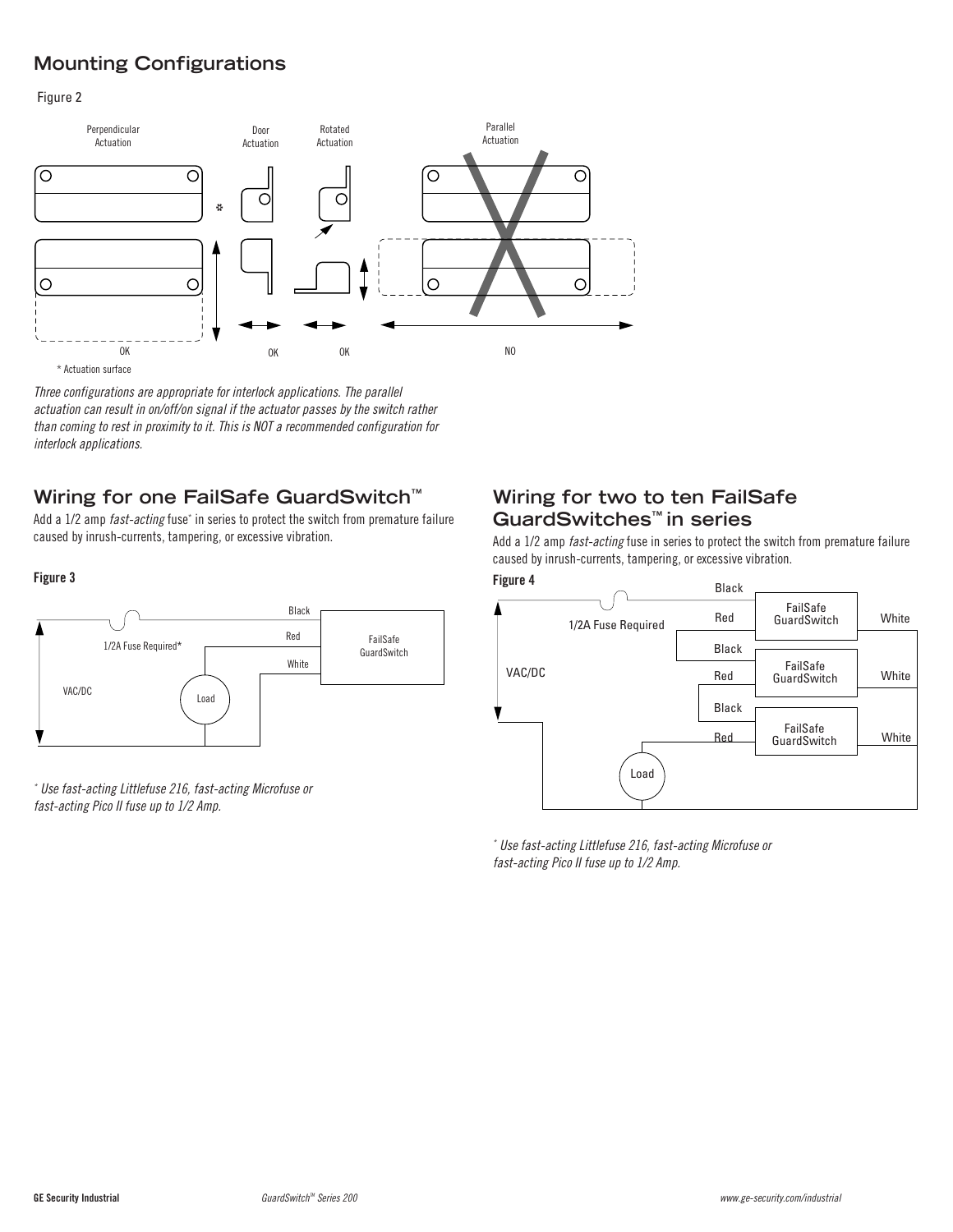# **Testing**

After mounting the switch and actuator, test the switch for proper operation. Test with circuit disconnected from source and load. For multiple switches in series, test one switch at a time with all other guard doors closed. Then:

- 1. Hook the black and white leads of the switch to an Ohmmeter. Move the gate or door open and closed several times slowly. At all times the meter should read O.L. or "open."
- 2. Hook the Ohmmeter to the black and red leads of the switch. Move the door or gate open and closed. The meters should read O.L. when the actuator is away and it should read less than 1 Ohm when the actuator is in range.
- 3. Hook the Ohmmeter to the white and red leads of the switch. Move the door or gate open and closed. The meter should read 11–14 ohms (F6 model) and 500-100 ohms (F7 models) when the actuator is away and it should read O.L. when the actuator is in range.

## **Wiring**

- 1. After the switch and actuator have been mounted and tested, wire the FailSafe GuardSwitch™ as shown in Figure 3.
- 2. For wiring 2 to 10 FailSafe GuardSwitches™ in series, see Figure 4. (Do not exceed 10 switches in a series).
- 3. Failure to install in-line fuse voids warranty.

## **Troubleshooting**

If the in-line fuse blows or the GuardSwitch™ remains open:

- 1. Check the application for premature failure caused by in rush-currents, tampering, excessive vibration and misalignment.
- 2. Disconnect all three wires of GuardSwitch™ and test according to testing instructions, steps 1-3.
- 3. If the GuardSwitch™ fails any of the three tests, it must be replaced.
- 4. Replace the in-line fuse if blown.

# **General Specifications**

| <b>Enclosure</b>         | Polyurethane Enamel-Coated Aluminum                                       |
|--------------------------|---------------------------------------------------------------------------|
| <b>Temperature Range</b> | $-40^{\circ}$ F to 150 $^{\circ}$ F (-40 $^{\circ}$ C to 65 $^{\circ}$ C) |
| Environmental            | <b>Hermetically Sealed Contact Switch</b>                                 |
|                          | Encapsulated in Polyurethane                                              |
| <b>NEMA Rating</b>       | 1, 2, 3, 4, 4X, 5, 6, 12                                                  |
| <b>Protection Class</b>  | IP 67                                                                     |
| <b>Response Time</b>     | 5 msec                                                                    |
| Life Cycles              | 100.000 Under Full Load:                                                  |
|                          | Up to 200,000,000 Under Dry Circuit                                       |
| Lead Types/O.D.          | SJTOW-A (K) 18/3 AWG/0.33" (0.83cm)                                       |
| UL/CSA                   | All Models                                                                |

**Note:** The 251 & 253-F6 has a patented "watch-dog" circuit which, when switch failure occurs, the fused watch-dog circuit will draw 2.5 Amps. The voltage supply must have a current capacity of 2.5 Amps. This results in an open, fail-safe condition.